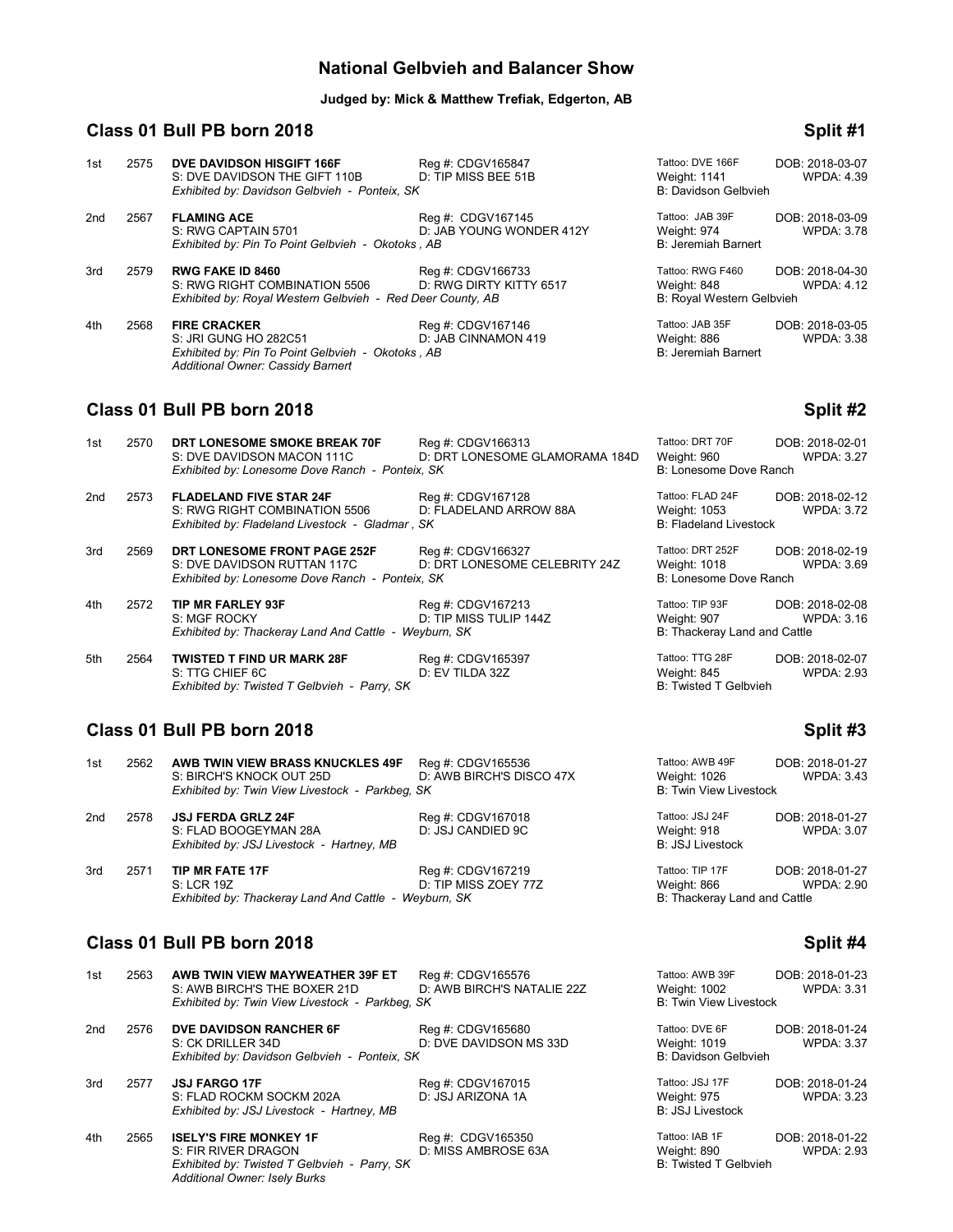### **Class 02 Junior Division Calf Champion and Reserve Calf Champion Bull**

| 1st             | 2575 | DVE DAVIDSON HISGIFT 166F<br>S: DVE DAVIDSON THE GIFT 110B<br>Exhibited by: Davidson Gelbvieh - Ponteix, SK   | Reg #: CDGV165847<br>D: TIP MISS BEE 51B            | Tattoo: DVE 166F<br>Weight: 1141<br>B: Davidson Gelbvieh | DOB: 2018-03-07<br>WPDA: 4.39        |
|-----------------|------|---------------------------------------------------------------------------------------------------------------|-----------------------------------------------------|----------------------------------------------------------|--------------------------------------|
| 2 <sub>nd</sub> | 2570 | DRT LONESOME SMOKE BREAK 70F<br>S: DVE DAVIDSON MACON 111C<br>Exhibited by: Lonesome Dove Ranch - Ponteix, SK | Reg #: CDGV166313<br>D: DRT LONESOME GLAMORAMA 184D | Tattoo: DRT 70F<br>Weight: 960<br>B: Lonesome Dove Ranch | DOB: 2018-02-01<br><b>WPDA: 3.27</b> |

# **Class 03 Senior Division Calf Champion and Reserve Calf Champion Bull**

| 1st | 2563 | AWB TWIN VIEW MAYWEATHER 39F ET<br>S: AWB BIRCH'S THE BOXER 21D<br>Exhibited by: Twin View Livestock - Parkbeg, SK | Reg #: CDGV165576<br>D: AWB BIRCH'S NATALIE 22Z | Tattoo: AWB 39F<br>Weight: 1002<br>B: Twin View Livestock | DOB: 2018-01-23<br>WPDA: 3.31 |
|-----|------|--------------------------------------------------------------------------------------------------------------------|-------------------------------------------------|-----------------------------------------------------------|-------------------------------|
| 2nd | 2562 | AWB TWIN VIEW BRASS KNUCKLES 49F                                                                                   | Reg #: CDGV165536                               | Tattoo: AWB 49F                                           | DOB: 2018-01-27               |

S: BIRCH'S KNOCK OUT 25D D: AWB BIRCH'S DISCO 47X Weight: 1026 WPDA: 3.43 *Exhibited by: Twin View Livestock - Parkbeg, SK* B: Twin View Livestock

### **Class 04 Bull PB born Apr 1- Dec 31, 2017 Split #1**

| 1st | 2583 | <b>RWG EXACT COMBINATION 7409</b><br>S: RWG RIGHT COMBINATION 5506                               | Reg #: CDGV163329<br>D: RWG HADIE 3505 | Tattoo: RWG E409<br>Weight: 1801 | DOB: 2017-04-11<br>WPDA: 3.05 |
|-----|------|--------------------------------------------------------------------------------------------------|----------------------------------------|----------------------------------|-------------------------------|
|     |      | Exhibited by: Prairie Hills Gelbvieh - Gladstone, ND<br>Additional Owner: Royal Western Gelbvieh |                                        | B: Royal Western Gelbvieh        |                               |

### **Class 05 Bull PB born Jan 1- Mar 31, 2017 Split #1**

| 1st | 2585 | <b>FLADELAND ELEMENT 21E</b><br>S: JRI GUNG HO 282C51<br>Exhibited by: Fladeland Livestock - Gladmar, SK                                | Reg #: CDGV163422<br>D: FLADELAND SADIE 28X    | Tattoo: FLAD 21E<br>Weight: 1938<br><b>B: Fladeland Livestock</b> | DOB: 2017-02-06<br><b>WPDA: 2.96</b> |
|-----|------|-----------------------------------------------------------------------------------------------------------------------------------------|------------------------------------------------|-------------------------------------------------------------------|--------------------------------------|
| 2nd | 2586 | <b>PHG ENIGMA E32</b><br>S: RWG YIKES 1512<br>Exhibited by: Prairie Hills Gelbvieh - Gladstone, ND<br>Additional Owner: Jen-Ty Gelbvieh | Reg #: AMGV1388691<br>D: PHG ALANIS A65        | Tattoo: PHG E32<br>Weight: 1898<br>B: Prairie Hills Gelbvieh      | DOB: 2017-03-04<br>WPDA: 3.02        |
| 3rd | 2584 | DVE DAVIDSON TRUE GRIT 95E<br>S: DAVIDSON THE GIFT 110B<br>Exhibited by: Davidson Gelbvieh - Ponteix, SK                                | Reg #: CDGV162387<br>D: DAVIDSON MS LOOKIN 34B | Tattoo: DVE 95E<br>Weight: 2088<br>B: Davidson Gelbvieh           | DOB: 2017-02-21<br><b>WPDA: 3.27</b> |
|     |      | <b>Class 06 Junior Champion and Reserve Junior Champion Bull</b>                                                                        |                                                |                                                                   |                                      |
|     |      |                                                                                                                                         |                                                |                                                                   |                                      |

| 1st | 2583 | <b>RWG EXACT COMBINATION 7409</b>                                                                | Reg #: CDGV163329      | Tattoo: RWG E409              | DOB: 2017-04-11 |
|-----|------|--------------------------------------------------------------------------------------------------|------------------------|-------------------------------|-----------------|
|     |      | S: RWG RIGHT COMBINATION 5506                                                                    | D: RWG HADIE 3505      | Weight: 1801                  | WPDA: 3.05      |
|     |      | Exhibited by: Prairie Hills Gelbvieh - Gladstone, ND<br>Additional Owner: Royal Western Gelbvieh |                        | B: Royal Western Gelbvieh     |                 |
| 2nd | 2585 | <b>FLADELAND ELEMENT 21E</b>                                                                     | Reg #: CDGV163422      | Tattoo: FLAD 21E              | DOB: 2017-02-06 |
|     |      | S: JRI GUNG HO 282C51                                                                            | D: FLADELAND SADIE 28X | Weight: 1938                  | WPDA: 2.96      |
|     |      | Exhibited by: Fladeland Livestock - Gladmar, SK                                                  |                        | <b>B: Fladeland Livestock</b> |                 |

# **Class 07 Bull PB born 2016 Split #1 Split #1 Split #1 Split #1**

*Exhibited by: Davidson Gelbvieh - Ponteix, SK* 

| 1st | 2587 | <b>AWB BIRCH'S THE BOXER 21D</b>                                                                                           | Reg #: CDGV159336                                                                | Tattoo: AWB 21D                    | DOB: 2016-01-21                     |
|-----|------|----------------------------------------------------------------------------------------------------------------------------|----------------------------------------------------------------------------------|------------------------------------|-------------------------------------|
|     |      | S: FLADELAND DJW ROCKM SOCKM                                                                                               | D: AWB BIRCH'S MACY 37A                                                          | Weight: 2368                       | <b>WPDA: 2.29</b>                   |
|     |      | Exhibited by: Twin View Livestock - Parkbeg, SK<br>Additional Owner: Last Mountain Livestock                               |                                                                                  | B: Twin View Livestock             |                                     |
| 2nd | 2588 | DVE DAVIDSON CORNERSTONE 136D<br>$C \cdot D \vee C$ $D \wedge \vee D \wedge C$ $D \wedge D \wedge C$ $D \wedge D \wedge C$ | Reg #: CDGV158615<br>$D1$ , $D1$ / $E1$ $D1$ // $D2$ $D3$ // $D4$ $D5$ $D7$ $D8$ | Tattoo: DVE 136D<br>$Moint$ $2602$ | DOB: 2016-02-19<br>$MDDA \cdot 2EQ$ |

- -
- S: DVE DAVIDSON BAMFORD 36A D: DVE DAVIDSON MS NAVAHO 75Z Weight: 2602 WPDA: 2.58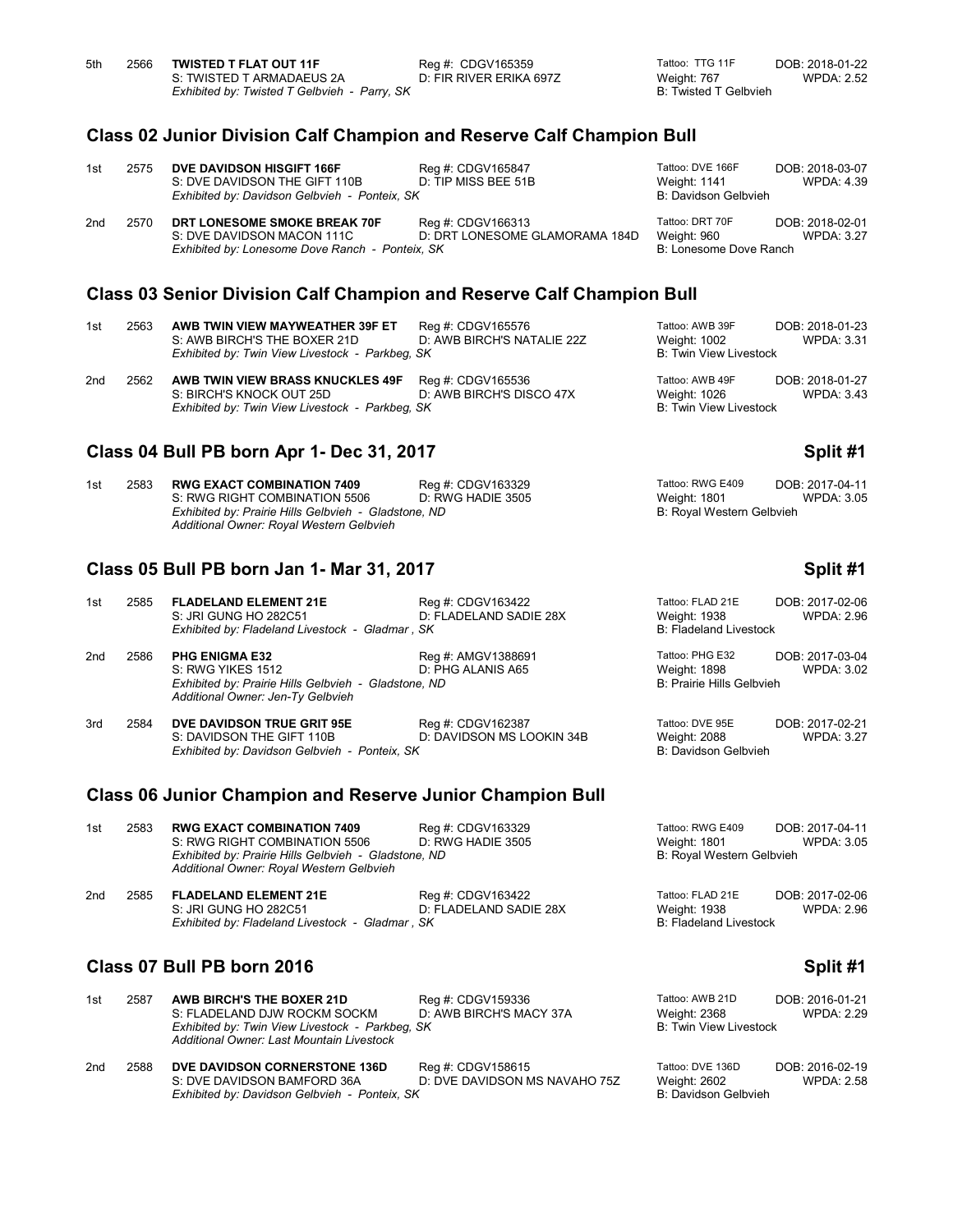### **Class 08 Senior Champion and Reserve Senior Champion Bull**

| 1st             | 2587 | <b>AWB BIRCH'S THE BOXER 21D</b><br>S: FLADELAND DJW ROCKM SOCKM<br>Exhibited by: Twin View Livestock - Parkbeg, SK<br>Additional Owner: Last Mountain Livestock       | Reg #: CDGV159336<br>D: AWB BIRCH'S MACY 37A       | Tattoo: AWB 21D<br><b>Weight: 2368</b><br><b>B: Twin View Livestock</b> | DOB: 2016-01-21<br><b>WPDA: 2.29</b> |
|-----------------|------|------------------------------------------------------------------------------------------------------------------------------------------------------------------------|----------------------------------------------------|-------------------------------------------------------------------------|--------------------------------------|
| 2nd             | 2588 | DVE DAVIDSON CORNERSTONE 136D<br>S: DVE DAVIDSON BAMFORD 36A<br>Exhibited by: Davidson Gelbvieh - Ponteix, SK                                                          | Reg #: CDGV158615<br>D: DVE DAVIDSON MS NAVAHO 75Z | Tattoo: DVE 136D<br>Weight: 2602<br>B: Davidson Gelbvieh                | DOB: 2016-02-19<br><b>WPDA: 2.58</b> |
|                 |      | <b>Class 09 Grand Champion and Reserve Grand Champion Bull</b>                                                                                                         |                                                    |                                                                         |                                      |
| 1st             | 2587 | <b>AWB BIRCH'S THE BOXER 21D</b><br>S: FLADELAND DJW ROCKM SOCKM<br>Exhibited by: Twin View Livestock - Parkbeg, SK<br>Additional Owner: Last Mountain Livestock       | Reg #: CDGV159336<br>D: AWB BIRCH'S MACY 37A       | Tattoo: AWB 21D<br><b>Weight: 2368</b><br><b>B: Twin View Livestock</b> | DOB: 2016-01-21<br><b>WPDA: 2.29</b> |
| 2 <sub>nd</sub> | 2583 | <b>RWG EXACT COMBINATION 7409</b><br>S: RWG RIGHT COMBINATION 5506<br>Exhibited by: Prairie Hills Gelbvieh - Gladstone, ND<br>Additional Owner: Royal Western Gelbvieh | Reg #: CDGV163329<br>D: RWG HADIE 3505             | Tattoo: RWG E409<br><b>Weight: 1801</b><br>B: Royal Western Gelbvieh    | DOB: 2017-04-11<br><b>WPDA: 3.05</b> |
|                 |      | Class 11 Female PB born Jan 1- Mar 31, 2017                                                                                                                            |                                                    |                                                                         | Split #1                             |
| 1st             | 2591 | DVE DAVIDSON MS COBALT 30E<br>S: FRL FIR RIVER COBALT<br>Exhibited by: Davidson Gelbvieh - Ponteix, SK                                                                 | Reg #: CDGV162309<br>D: DVE DAVIDSON MS MACY 162B  | Tattoo: DVE 30E<br><b>Weight: 1513</b><br>B: Davidson Gelbvieh          | DOB: 2017-02-07<br><b>WPDA: 2.32</b> |
| 2 <sub>nd</sub> | 2590 | AWB TWIN VIEW GAYLE 78E ET<br>S: VV ZAKE 114Z<br>Exhibited by: Twin View Livestock - Parkbeg, SK                                                                       | Reg #: CDGV162119<br>D: SA BIRCH'S GAYLE 48Z       | Tattoo: AWB 78E<br>Weight: 1520<br><b>B: Twin View Livestock</b>        | DOB: 2017-01-27<br><b>WPDA: 2.29</b> |
| 3rd             | 2594 | <b>SLC MORENA 1E</b><br>S: STON CRAZY BULL 1C<br>Exhibited by: JSJ Livestock - Hartney, MB                                                                             | Req #: CDGV163741<br>D: VV MISS MORENA 16C         | Tattoo: SLC 1E<br>Weight: 1446<br>B: V&V Farms                          | DOB: 2017-01-20<br><b>WPDA: 2.15</b> |
| 4th             | 2589 | <b>GOODVIEW PLD GRANITE</b>                                                                                                                                            | Rea #: CDGV162757                                  | Tattoo: BLB 40E                                                         | DOB: 2017-02-17                      |

S: OUTBACK 142X **D: GRANITE 3A** D: GRANITE 3A Weight: 1442 WPDA: 2.24 Exhibited by: Goodview Gelbvieh - Punnichy, SK

5th 2592 **TWSITED T ETERNAL DREAM 103E** Reg #: CDGV161725 Tattoo: TTG 103E DOB: 2017-02-12<br>S: TWISTED T CHIEF 6C D: SLC REBA 112Y Weight: 1401 WPDA: 2.16 S: TWISTED T CHIEF 6C D: SLC REBA 112Y Weight: 1401<br>
Exhibited by: Twisted T Gelbvieh - Parry, SK B: Twisted T Gelbvieh

6th 2593 **TIP MISS ERICA 14E** Reg #: CDGV167562 Trattoo: TIP 14E DOB: 2017-02-02<br>S: MCCOY GUARANTEE 3C D: MISS EXPOLOSIVE 85C Weight: 1266 WPDA: 1.92 S: MCCOY GUARANTEE 3C D: MISS EXPOLOSIVE 85C Weight: 1266 WEIGHT: 1266 WIER EXPOLOSIVE 85C WIER EXPOLOSIVE 85C<br>Exhibited by: Thackeray Land And Cattle - Weyburn, SK B: Thackeray Land and Cattle

### **Class 12 Junior Champion and Reserve Junior Champion Female**

| 1st | 2591 | DVE DAVIDSON MS COBALT 30E<br>S: FRL FIR RIVER COBALT<br>Exhibited by: Davidson Gelbvieh - Ponteix, SK | Reg #: CDGV162309<br>D: DVE DAVIDSON MS MACY 162B | Tattoo: DVE 30E<br>Weight: 1513<br>B: Davidson Gelbvieh          | DOB: 2017-02-07<br><b>WPDA: 2.32</b> |
|-----|------|--------------------------------------------------------------------------------------------------------|---------------------------------------------------|------------------------------------------------------------------|--------------------------------------|
| 2nd | 2590 | AWB TWIN VIEW GAYLE 78E ET<br>S: VV ZAKE 114Z<br>Exhibited by: Twin View Livestock - Parkbeg, SK       | Reg #: CDGV162119<br>D: SA BIRCH'S GAYLE 48Z      | Tattoo: AWB 78E<br>Weight: 1520<br><b>B: Twin View Livestock</b> | DOB: 2017-01-27<br><b>WPDA: 2.29</b> |

# **Class 13 Female PB (with 2018 tattooed calf) born in 2016 Split #1**

**Exhibited by: Goodview Gelbvieh - Punnichy, SK** 

**Exhibited by: Twisted T Gelbvieh - Parry, SK** 

*Exhibited by: Thackeray Land And Cattle - Weyburn, SK* 

| 1st | 2596 | <b>RWG KITTYS DREAM 6526</b>                               | Reg #: CDGV160090           | Tattoo: RWG D526          | DOB: 2016-05-30   |
|-----|------|------------------------------------------------------------|-----------------------------|---------------------------|-------------------|
|     |      | S: BEAS 2806Z                                              | D: RWG ROXY KITTY X 0301    | Weight: 1633              | WPDA: 1.80        |
|     |      |                                                            |                             | B: Royal Western Gelbvieh |                   |
|     |      | Calf at Side: RWG KITTYS FANTASY 8516                      | Reg #:CDGV166714            | Tattoo: RWG F516          | DOB: 2018-05-28   |
|     |      | S: JRI SANTIAGO 37C31                                      | Sex: Female                 | Weight: 719               | <b>WPDA: 4.04</b> |
|     |      | Exhibited by: Royal Western Gelbvieh - Red Deer County, AB |                             | B: Royal Western Gelbvieh |                   |
| 2nd | 2595 | <b>DVE DAVIDSON MS 33D</b>                                 | Reg #: CDGV158380           | Tattoo: DVE 33D           | DOB: 2016-02-02   |
|     |      | S: DDGR NAVAHO 188X                                        | D: DVE DAVIDSON MS JIM 153R | Weight: 1757              | <b>WPDA: 1.72</b> |
|     |      |                                                            |                             | B: Davidson Gelbvieh      |                   |
|     |      | Calf at Side: DVE DAVIDSON RANCHER 6F Req #:CDGV165680     |                             | Tattoo: DVE 6F            | DOB: 2018-01-24   |
|     |      | S: CK DRILLER 34D                                          | Sex: Male                   | Weight: 1.019             | <b>WPDA: 3.37</b> |

S: CK DRILLER 34D<br>
Extibited by: Davidson Gelbvieh - Ponteix, SK<br>
B: Davidson Gelbvieh - Ponteix, SK *Exhibited by: Davidson Gelbvieh - Ponteix, SK*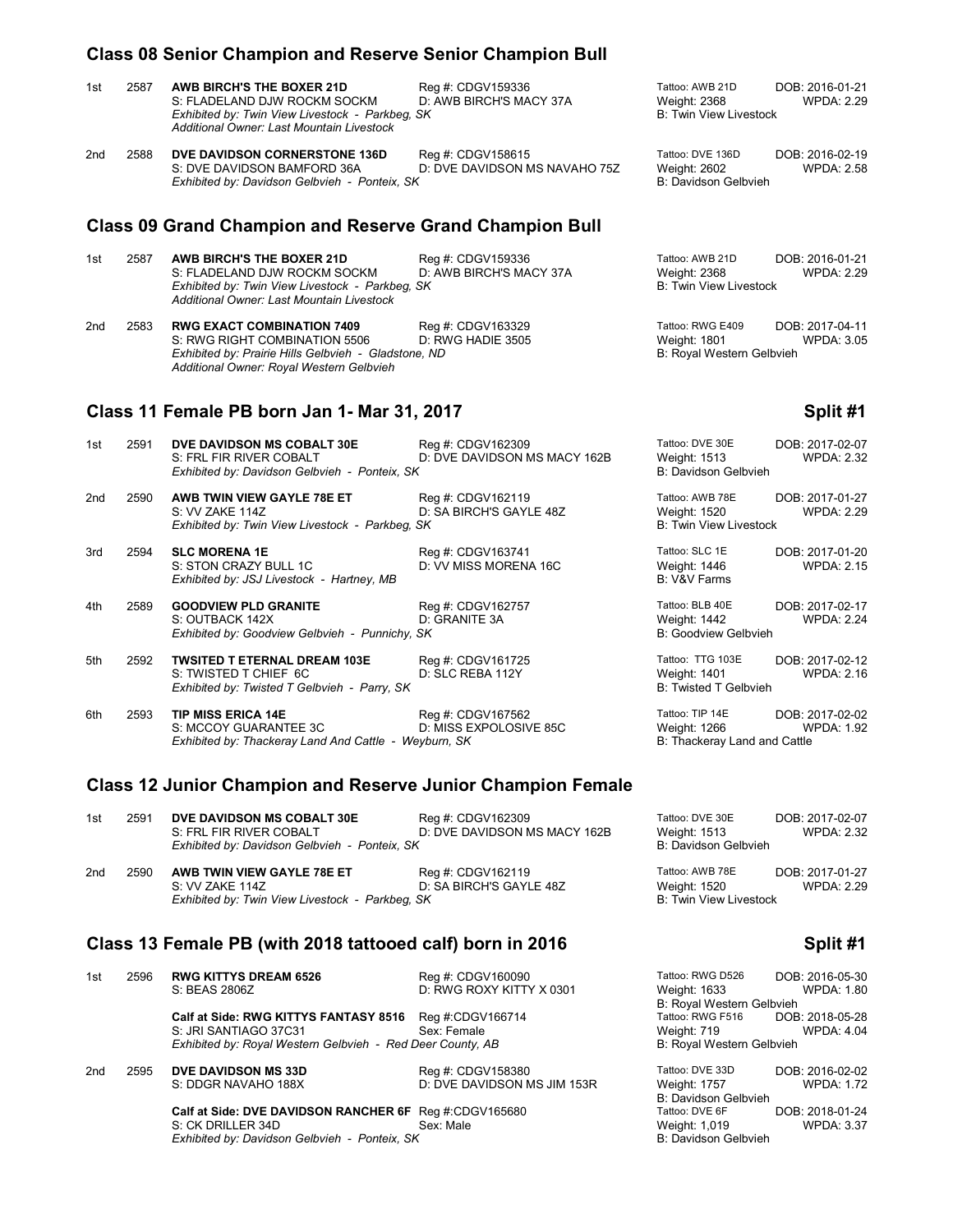# **Class 14 Junior Cow Calf Pair Champion and Reserve Junior Cow Calf Pair Champion**

| Tattoo: RWG D526<br>2596<br><b>RWG KITTYS DREAM 6526</b><br>Reg #: CDGV160090<br>1st<br>D: RWG ROXY KITTY X 0301<br>S: BEAS 2806Z<br>Weight: 1633<br>B: Royal Western Gelbvieh<br>Tattoo: RWG F516<br>Calf at Side: RWG KITTYS FANTASY 8516 Reg #:CDGV166714<br>S: JRI SANTIAGO 37C31<br>Sex: Female<br>Weight: 719<br>Exhibited by: Royal Western Gelbvieh - Red Deer County, AB<br>B: Royal Western Gelbvieh<br>2595<br>DVE DAVIDSON MS 33D<br>Tattoo: DVE 33D<br>2nd<br>Reg #: CDGV158380<br>S: DDGR NAVAHO 188X<br>D: DVE DAVIDSON MS JIM 153R<br>Weight: 1757<br>B: Davidson Gelbvieh |                                      |
|--------------------------------------------------------------------------------------------------------------------------------------------------------------------------------------------------------------------------------------------------------------------------------------------------------------------------------------------------------------------------------------------------------------------------------------------------------------------------------------------------------------------------------------------------------------------------------------------|--------------------------------------|
|                                                                                                                                                                                                                                                                                                                                                                                                                                                                                                                                                                                            | DOB: 2016-05-30<br><b>WPDA: 1.80</b> |
|                                                                                                                                                                                                                                                                                                                                                                                                                                                                                                                                                                                            | DOB: 2018-05-28                      |
|                                                                                                                                                                                                                                                                                                                                                                                                                                                                                                                                                                                            | <b>WPDA: 4.04</b>                    |
|                                                                                                                                                                                                                                                                                                                                                                                                                                                                                                                                                                                            |                                      |
|                                                                                                                                                                                                                                                                                                                                                                                                                                                                                                                                                                                            | DOB: 2016-02-02<br><b>WPDA: 1.72</b> |
| Tattoo: DVE 6F<br>Calf at Side: DVE DAVIDSON RANCHER 6F Reg #:CDGV165680                                                                                                                                                                                                                                                                                                                                                                                                                                                                                                                   | DOB: 2018-01-24                      |
| S: CK DRILLER 34D<br>Sex: Male<br>Weight: 1,019<br>Exhibited by: Davidson Gelbvieh - Ponteix, SK<br>B: Davidson Gelbvieh                                                                                                                                                                                                                                                                                                                                                                                                                                                                   | <b>WPDA: 3.37</b>                    |
| Class 15 Female PB (with 2018 tattooed calf) born in 2015 or earlier                                                                                                                                                                                                                                                                                                                                                                                                                                                                                                                       | Split #1                             |
| Tattoo: AWB 47X<br>1st<br>2601<br><b>AWB BIRCH'S DISCO 47X</b><br>Reg #: CDGV134979<br>D: AWB BIRCH'S DISCO 36U<br>S: POST ROCK TOP BRASS ET<br>Weight: 1530<br><b>B: Twin View Livestock</b>                                                                                                                                                                                                                                                                                                                                                                                              | DOB: 2010-02-17<br><b>WPDA: 0.48</b> |
| Tattoo: AWB 49F<br>Calf at Side: AWB TWIN VIEW BRASS<br>Reg #:CDGV165536<br><b>KNUCKLES 49F</b>                                                                                                                                                                                                                                                                                                                                                                                                                                                                                            | DOB: 2018-01-27                      |
| S: BIRCH'S KNOCK OUT 25D<br>Sex: Male<br>Weight: 1,026<br><b>B: Twin View Livestock</b><br>Exhibited by: Twin View Livestock - Parkbeg, SK                                                                                                                                                                                                                                                                                                                                                                                                                                                 | <b>WPDA: 3.43</b>                    |
| Tattoo: FLAD 19C<br>2597<br><b>FLAD CHRISTINA 19C</b><br>Reg #: CDGV157260<br>2nd<br>S: FLAD BOOTLEGGER 21A<br>D: FLAD ALERT 6A<br>Weight: 1510                                                                                                                                                                                                                                                                                                                                                                                                                                            | DOB: 2015-01-18<br><b>WPDA: 1.08</b> |
| <b>B: Fladeland Livestock</b>                                                                                                                                                                                                                                                                                                                                                                                                                                                                                                                                                              |                                      |
| Tattoo: BLB37F<br>Calf at Side: GOODVIEW PLD CHRISTINA<br>Reg #:CDGV166695<br>37F                                                                                                                                                                                                                                                                                                                                                                                                                                                                                                          | DOB: 2018-02-04                      |
| S: RWG RIGHT COMBINATION 5506<br>Sex: Female<br>Weight: 939<br>Exhibited by: Goodview Gelbvieh - Punnichy, SK<br><b>B: Fladeland Livestock</b><br>Additional Owner: Kelsey Bentz                                                                                                                                                                                                                                                                                                                                                                                                           | <b>WPDA: 3.23</b>                    |
| <b>JSJ CANDIED 9C</b><br>Tattoo: JSJ 9C<br>2598<br>Reg #: CDGV157386<br>3rd                                                                                                                                                                                                                                                                                                                                                                                                                                                                                                                | DOB: 2015-02-02                      |
| S: WGG JUST GET-N-GO 90J<br>D: JSJ ALICE 24A<br><b>Weight: 1402</b><br><b>B: JSJ Livestock</b>                                                                                                                                                                                                                                                                                                                                                                                                                                                                                             | <b>WPDA: 1.01</b>                    |
| Tattoo: JSJ 24F<br>Calf at Side: JSJ FERDA GRLZ 24F<br>Reg #:CDGV167018                                                                                                                                                                                                                                                                                                                                                                                                                                                                                                                    | DOB: 2018-01-27                      |
| Sex: Male<br>S: FLAD BOOGEYMAN 28A<br>Weight: 918<br><b>B: JSJ Livestock</b><br>Exhibited by: JSJ Livestock - Hartney, MB                                                                                                                                                                                                                                                                                                                                                                                                                                                                  | <b>WPDA: 3.07</b>                    |
| Tattoo: RTG A321<br>4th<br>2599<br>RTG LADY A A321<br>Reg #: CDGV150629<br>S: XTREME TRACTION 0521<br>D: ROCA 103W<br><b>Weight: 2060</b>                                                                                                                                                                                                                                                                                                                                                                                                                                                  | DOB: 2013-03-05<br><b>WPDA: 0.99</b> |
| B: Rocky Top Gelbvieh                                                                                                                                                                                                                                                                                                                                                                                                                                                                                                                                                                      |                                      |
| Tattoo: RTG F203<br>Calf at Side: RTG FRESH N' UP<br>Reg #:CDGV167004<br>Sex: Female<br>S: DDGR RESILIENT 275D<br>Weight: 1,022                                                                                                                                                                                                                                                                                                                                                                                                                                                            | DOB: 2018-02-01<br><b>WPDA: 3.48</b> |
| Exhibited by: Rocky Top Gelbvieh - Bashaw, AB<br>B: Rocky Top Gelbvieh                                                                                                                                                                                                                                                                                                                                                                                                                                                                                                                     |                                      |
| Tattoo: RTG C484<br>2600<br><b>CRAZY GIRL</b><br>Reg #: CDGV157631                                                                                                                                                                                                                                                                                                                                                                                                                                                                                                                         | DOB: 2015-04-02                      |
| S: APOLLO 75A<br>D: DAISY 9142<br>Weight: 1402<br>B: Rocky Top Gelbvieh                                                                                                                                                                                                                                                                                                                                                                                                                                                                                                                    | <b>WPDA: 1.05</b>                    |
| Calf at Side: RTG FIRECRACKER<br>Reg #:CDGV167005<br>Tattoo: RTG F305                                                                                                                                                                                                                                                                                                                                                                                                                                                                                                                      | DOB: 2018-03-04                      |
| S: HIGHLINE DRACULA 100A<br>Sex: Female<br>Weight: 807<br>Exhibited by: Rocky Top Gelbvieh - Bashaw, AB<br>B: Rocky Top Gelbvieh                                                                                                                                                                                                                                                                                                                                                                                                                                                           | WPDA: 3.07                           |

# **Class 16 Senior Cow Calf Pair Champion and Reserve Senior Cow Calf Pair Champion**

| 2601 | <b>AWB BIRCH'S DISCO 47X</b>                                    | Reg #: CDGV134979        | Tattoo: AWB 47X                                                                                   | DOB: 2010-02-17   |
|------|-----------------------------------------------------------------|--------------------------|---------------------------------------------------------------------------------------------------|-------------------|
|      | S: POST ROCK TOP BRASS ET                                       | D: AWB BIRCH'S DISCO 36U | Weight: 1530                                                                                      | <b>WPDA: 0.48</b> |
|      |                                                                 |                          | <b>B: Twin View Livestock</b>                                                                     |                   |
|      | <b>Calf at Side: AWB TWIN VIEW BRASS</b><br><b>KNUCKLES 49F</b> | Reg #:CDGV165536         | Tattoo: AWB 49F                                                                                   | DOB: 2018-01-27   |
|      | S: BIRCH'S KNOCK OUT 25D                                        | Sex: Male                | Weight: 1,026                                                                                     | <b>WPDA: 3.43</b> |
|      |                                                                 |                          | <b>B: Twin View Livestock</b>                                                                     |                   |
| 2597 | <b>FLAD CHRISTINA 19C</b>                                       | Reg #: CDGV157260        | Tattoo: FLAD 19C                                                                                  | DOB: 2015-01-18   |
|      | S: FLAD BOOTLEGGER 21A                                          | D: FLAD ALERT 6A         | <b>Weight: 1510</b>                                                                               | <b>WPDA: 1.08</b> |
|      |                                                                 |                          | <b>B: Fladeland Livestock</b>                                                                     |                   |
|      | <b>Calf at Side: GOODVIEW PLD CHRISTINA</b><br>37F              | Reg #:CDGV166695         | Tattoo: BLB37F                                                                                    | DOB: 2018-02-04   |
|      | S: RWG RIGHT COMBINATION 5506<br>Additional Owner: Kelsey Bentz | Sex: Female              | Weight: 939<br><b>B: Fladeland Livestock</b>                                                      | <b>WPDA: 3.23</b> |
|      |                                                                 |                          | Exhibited by: Twin View Livestock - Parkbeg, SK<br>Exhibited by: Goodview Gelbvieh - Punnichy, SK |                   |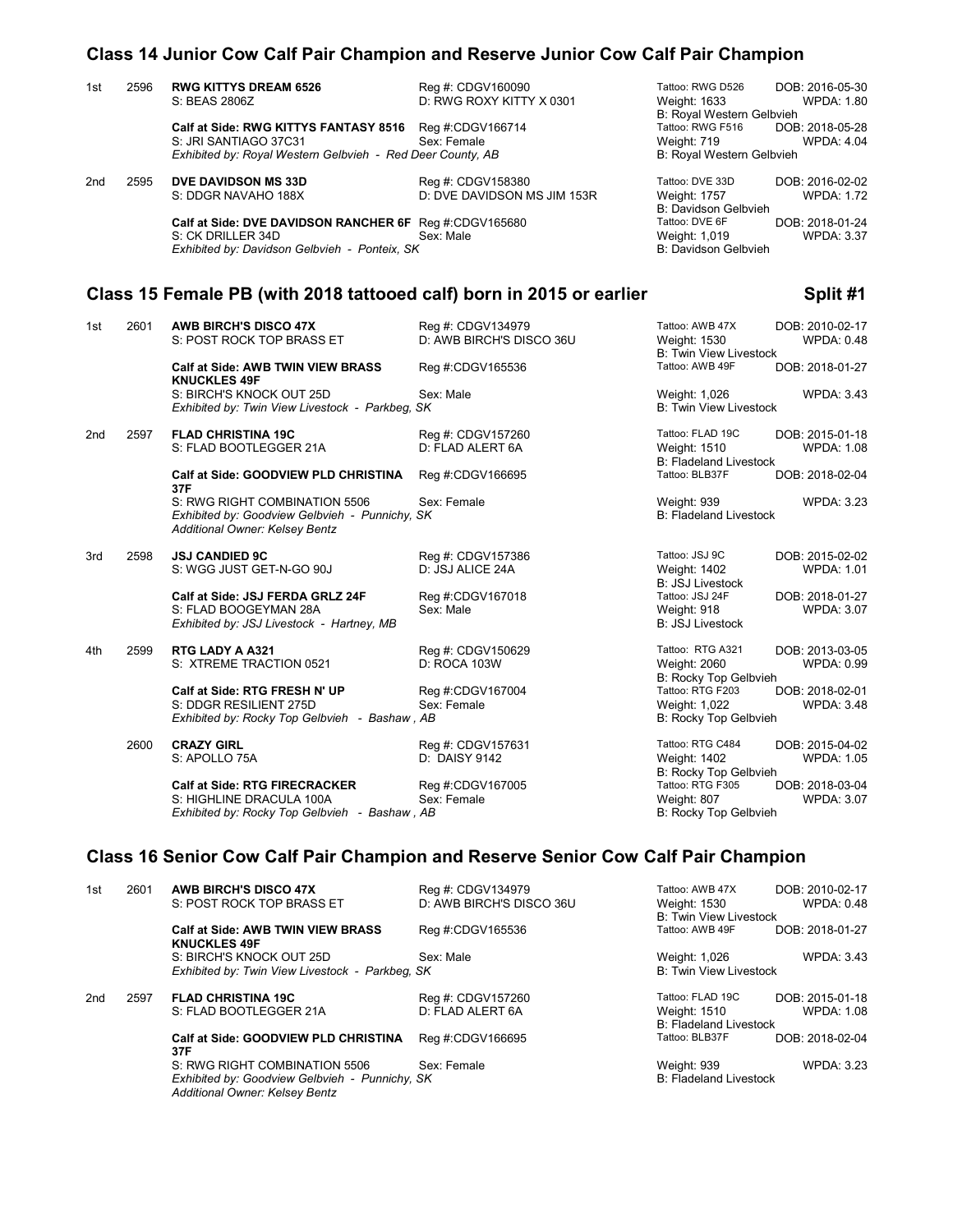# **Class 17 Female PB born 2018 Split #1 Split #1 Split #1 Split #1**

| 1st | 2608 | <b>RJH FOXY LADY 6F</b><br>S: RWG RIGHT COMBINATION 5506<br>Exhibited by: Royal Western Gelbvieh - Red Deer County, AB<br>Additional Owner: Ryan & Lisa Hollman | Reg #: CDGV165962<br>D: RJH COSMOPOLITAN 4C   | Tattoo: RJH 6F<br>Weight: 695<br>B: Royal Western Gelbvieh          | DOB: 2018-04-19<br><b>WPDA: 3.20</b> |
|-----|------|-----------------------------------------------------------------------------------------------------------------------------------------------------------------|-----------------------------------------------|---------------------------------------------------------------------|--------------------------------------|
| 2nd | 2609 | <b>RWG JULIE 8434</b><br>S: RWG RIGHT COMBINATION 5506<br>Exhibited by: Royal Western Gelbvieh - Red Deer County, AB                                            | Reg #: CDGV166598<br>D: AWB BIRCHS JULIE 1C   | Tattoo: RWG F434<br>Weight: 684<br>B: Royal Western Gelbvieh        | DOB: 2018-04-18<br><b>WPDA: 3.14</b> |
|     | 2610 | <b>RWG KITTYS FANTASY 8516</b><br>S: JRI SANTIAGO 37C31<br>Exhibited by: Royal Western Gelbvieh - Red Deer County, AB                                           | Reg #: CDGV166714<br>D: RWG KITTYS DREAM 6526 | Tattoo: RWG F516<br>Weight: 719<br><b>B: Royal Western Gelbvieh</b> | DOB: 2018-05-28<br><b>WPDA: 4.04</b> |
|     |      | Class 17 Female PB born 2018                                                                                                                                    |                                               |                                                                     | Split #2                             |
| 1st | 2602 | <b>HL MISS FIONA 212F</b><br>S: BLACK ADDER 42B<br>Exhibited by: Hurlburt Livestock - Saskatoon, SK                                                             | Reg #: CDGV167138<br>D: MISSBUBBLES 129B      | Tattoo: HL 212F<br>Weight: 751<br><b>B: Hurlburt Livestock</b>      | DOB: 2018-03-08<br><b>WPDA: 2.90</b> |
| 2nd | 2619 | <b>RTG FIRECRACKER</b><br>S: HIGHLINE DRACULA 100A<br>Exhibited by: Rocky Top Gelbvieh - Bashaw, AB                                                             | Reg #: CDGV167005<br><b>D: CRAZY GIRL</b>     | Tattoo: RTG F305<br>Weight: 807<br>B: Rocky Top Gelbvieh            | DOB: 2018-03-04<br><b>WPDA: 3.07</b> |

3rd 2624 **JSJ FARRAH 104F** Reg #: CDGV166916 Tattoo: JSJ 104F DOB: 2018-03-02 SURIFARRAH 104F Reg #: CDGV166916 Tattoo: JSJ 104F DOB: 2018-03-02<br>S: JSJ CRUSH 8C D: JSJ BEAUTY 6B Weight: 712 WPDA: 2.69<br>Exhibited by: JSJ Livestock - Hartney, MB B: JSJ BEAUTY 6B B: JSJ Livestock *Exhibited by: JSJ Livestock - Hartney, MB* 

| 1st | 2612 | DVE DAVIDSON MS GIFT 91F<br>S: DVE DAVIDSON THE GIFT 110B<br>Exhibited by: Davidson Gelbvieh - Ponteix, SK  | Reg #: CDGV165770<br>D: DVE DAVIDSON MS BRIT 23B      | Tattoo: DVE 91F<br>Weight: 810<br>B: Davidson Gelbvieh          | DOB: 2018-02-14<br><b>WPDA: 2.88</b> |
|-----|------|-------------------------------------------------------------------------------------------------------------|-------------------------------------------------------|-----------------------------------------------------------------|--------------------------------------|
| 2nd | 2613 | DVE DAVIDSON MS GIFT 141F<br>S: DVE DAVIDSON THE GIFT 110B<br>Exhibited by: Davidson Gelbvieh - Ponteix, SK | Reg #: CDGV165822<br>D: DVE DAVIDSON MS BRITCHES 157B | Tattoo: DVE 141F<br>Weight: 933<br>B: Davidson Gelbvieh         | DOB: 2018-02-27<br><b>WPDA: 3.48</b> |
| 3rd | 2623 | <b>JSJ FLASHY 70F</b><br>S: FRL FIR RIVER CODY 60C<br>Exhibited by: JSJ Livestock - Hartney, MB             | Req #: CDGV166917<br>D: RG BERGEN TERRIE 7073T        | Tattoo: JSJ 70F<br>Weight: 753<br><b>B: JSJ Livestock</b>       | DOB: 2018-02-13<br><b>WPDA: 2.67</b> |
| 4th | 2616 | <b>TIP MISS FALON 124F</b><br>S: MCCOY GARANTEE 3C<br>Exhibited by: Thackeray Land And Cattle - Weyburn, SK | Reg #: APPLIED<br>D: TIP MISS DAWN 28D                | Tattoo: TIP 124F<br>Weight: 645<br>B: Thackeray Land and Cattle | DOB: 2018-02-14<br>WPDA: 2.30        |
|     | 2615 | <b>TIP MISS FARA 130F</b><br>S: BIRCHES CENTER ICE<br>Exhibited by: Thackeray Land And Cattle - Weyburn, SK | Reg #: CDGV167054<br>D: MISS WANDA                    | Tattoo: TIP 130F<br>Weight: 696<br>B: Thackeray Land and Catle  | DOB: 2018-02-15<br><b>WPDA: 2.49</b> |

# **Class 17 Female PB born 2018 Split #4 Split #4**

| 1st | 2606 | <b>FLADELAND FIREBIRD 11F</b><br>S: RWG RIGHT COMBINATION 5506<br>Exhibited by: Fladeland Livestock - Gladmar, SK                                      | Reg #: CDGV167132<br>D: FLADELAND BAMBINO 21B  | Tattoo: FLAD 11F<br>Weight: 792<br><b>B: Fladeland Livestock</b> | DOB: 2018-02-03<br><b>WPDA: 2.71</b> |
|-----|------|--------------------------------------------------------------------------------------------------------------------------------------------------------|------------------------------------------------|------------------------------------------------------------------|--------------------------------------|
|     |      |                                                                                                                                                        |                                                |                                                                  |                                      |
| 2nd | 2605 | <b>FLADELAND FEELIN' FRISKY 12F</b><br>S: RWG RIGHT COMBINATION 5506<br>Exhibited by: Fladeland Livestock - Gladmar, SK                                | Reg #: CDGV166848<br>D: FLADELAND BAYWATCH 41B | Tattoo: FLAD 12F<br>Weight: 777<br><b>B: Fladeland Livestock</b> | DOB: 2018-02-03<br>WPDA: 2.66        |
| 3rd | 2618 | <b>RTG FRESH N' UP</b><br>S: DDGR RESILIENT 275D<br>Exhibited by: Rocky Top Gelbvieh - Bashaw, AB                                                      | Reg #: CDGV167004<br>D: LADY A A321            | Tattoo: RTG F203<br>Weight: 1022<br>B: Rocky Top Gelbvieh        | DOB: 2018-02-01<br><b>WPDA: 3.48</b> |
|     | 2626 | <b>GOODVIEW PLD CHRISTINA 37F</b><br>S: RWG RIGHT COMBINATION 5506<br>Exhibited by: Goodview Gelbvieh - Punnichy, SK<br>Additional Owner: Kelsey Bentz | Reg #: CDGV166695<br>D: FLAD CHRISTINA 19C     | Tattoo: BLB37F<br>Weight: 939<br><b>B: Fladeland Livestock</b>   | DOB: 2018-02-04<br>WPDA: 3.23        |

# **Class 17 Female PB born 2018 Split #5** Split #5

| 1st | 2620 | AWB TWIN VIEW SUGAR 26F                         | Rea #: CDGV165519                | Tattoo: AWB 26F        | DOB: 2018-01-22   |
|-----|------|-------------------------------------------------|----------------------------------|------------------------|-------------------|
|     |      | S: AWB BIRCH'S THE BOXER 21D                    | D: COX A LITTLE BIT OF SUGAR 24A | Weight: 845            | <b>WPDA: 2.78</b> |
|     |      | Exhibited by: Twin View Livestock - Parkbeg, SK |                                  | B: Twin View Livestock |                   |

| attoo: AWB 26F         | DOB: 2018-01-22   |
|------------------------|-------------------|
| Veight: 845            | <b>WPDA: 2.78</b> |
| 3: Twin View Livestock |                   |

| Tattoo: DVE 91F<br>Weight: 810<br><b>B: Davidson Gelbvieh</b>   | DOB: 2018-02-1<br><b>WPDA: 2.8</b> |
|-----------------------------------------------------------------|------------------------------------|
| Tattoo: DVE 141F<br>Weight: 933<br>B: Davidson Gelbvieh         | DOB: 2018-02-2<br><b>WPDA: 3.4</b> |
| Tattoo: JSJ 70F<br>Weight: 753<br><b>B: JSJ Livestock</b>       | DOB: 2018-02-1<br><b>WPDA: 2.6</b> |
| Tattoo: TIP 124F<br>Weight: 645<br>B: Thackeray Land and Cattle | DOB: 2018-02-1<br><b>WPDA: 2.3</b> |
| Tattoo: TIP 130F                                                | ∩∩R∙ 2018 <sub>-</sub> 02-′        |

# **Class 17 Female PB born 2018 Split #3 Split #3**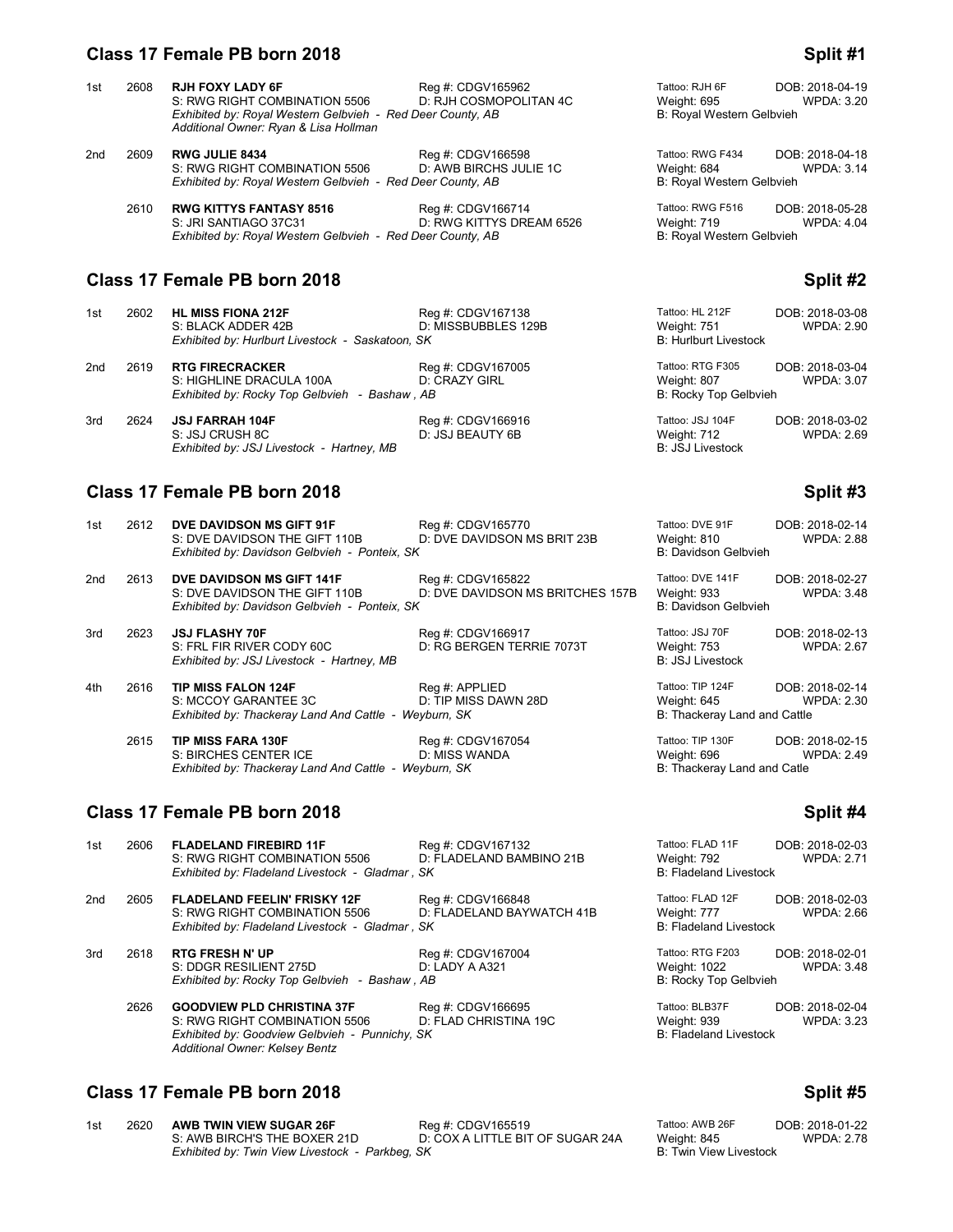| 2nd<br>2603 | DRT LONESOME LOVE SONG 23F<br>S: DVE DAVIDSON MACON 111C<br>Exhibited by: Lonesome Dove Ranch - Ponteix, SK | Reg #: CDGV166324<br>D: DRT LONESOME AUBREY 240D  | Tattoo: DRT 23F<br>Weight: 755<br>B: Lonesome Dove Ranch | DOB: 2018-01-25<br><b>WPDA: 2.51</b>                                        |
|-------------|-------------------------------------------------------------------------------------------------------------|---------------------------------------------------|----------------------------------------------------------|-----------------------------------------------------------------------------|
| 2617        | <b>TIP MISS FAYE 31F</b><br>S: TIP CANYON 86C<br>Exhibited by: Thackeray Land And Cattle - Weyburn, SK      | Reg #: CDGV167563<br>D: VV ZING ALONG WITH ME 61Z | Tattoo: TIP31F<br>Weight: 745                            | DOB: 2018-01-29<br><b>WPDA: 2.51</b><br><b>B: tHACKERAY LAND AND CATTLE</b> |

2614 **TIP MISS UNIQUE FAITH 34F** Reg #: CDGV176053 Tattoo: TIP 34F DOB: 2018-01-29<br>S: TIP MR CANYON 86C D: VV UNIQUE JEANETTE 14U Weight: 820 WPDA: 2.76 D: VV UNIQUE JEANETTE 14U Weight: 820 Wiesul William SK Wiesul B: Thackeray Land and Cattle *Exhibited by: Thackeray Land And Cattle - Weyburn, SK* 

### **Class 17 Female PB born 2018 Split #6 Split #6 Split #6 Split #6 Split #6**

#### 1st 2622 **AWB TWIN VIEW NATALIE 19F ET** Reg #: CDGV165575 Tattoo: AWB 19F DOB: 2018-01-20<br>1.0.4WB BIRCH'S THE BOXER 21D D: AWB BIRCH'S NATALIE 22Z Weight: 929 WPDA: 3.04 S: AWB BIRCH'S THE BOXER 21D D: AWB BIRCH'S NATALIE 22Z Weight: 929 Weight: 929 WPDA: 3.04<br>Exhibited by: Twin View Livestock - Parkbeg, SK BIRCH'S NATALIE 22Z B: Twin View Livestock **Exhibited by: Twin View Livestock - Parkbeg, SK** 2nd 2621 **AWB TWIN VIEW WITTA 8F** Reg #: CDGV165507 Tattoo: AWB 8F DOB: 2018-01-16<br>S: AWB BIRCH'S THE BOXER 21D D: AWB BIRCH'S WITTA 75Y Weight: 925 WPDA: 2.98 S: AWB BIRCH'S THE BOXER 21D D: AWB BIRCH'S WITTA 75Y Weight: 925<br>
Exhibited by: Twin View Livestock - Parkbeg, SK B: Twin View Livestock **Exhibited by: Twin View Livestock - Parkbeg, SK** 3rd 2625 **GOODVIEW PLD MAXINE** Reg #: CDGV166664 Tattoo: BLB2F DOB: 2018-01-05<br>S: GOODVIEW PLD DIPLOMAT D: GOODVIEW PLD MAXINE 10Z Weight: 860 WPDA: 2.68 D: GOODVIEW PLD MAXINE 10Z Weight: 860 WPDA: 2.68<br>SK B: Goodview Gelbvieh *Exhibited by: Goodview Gelbvieh - Punnichy, SK* 4th 2611 **TTG TWISTED T FOREVER BEAUTIFUL** Reg #: CDGV165351 Tattoo: TTG 23F DOB: 2018-01-19<br>S: FIR RIVER DRAGON D: REBA 112Y D: REVER 112Y Weight: 826 WPDA: 2.69 S: FIR RIVER DRAGON D: REBA 112Y SEER THE RIVER DRAGON D: REBA 112Y Weight: 826 Weight: 826 Weight: 826 B: Twisted T Gelbvieh - Parry, SK *Exhibited by: Twisted T Gelbvieh - Parry, SK*

### **Class 18 Junior Division Calf Champion and Reserve Calf Champion Female**

| 1st | 2612 | DVE DAVIDSON MS GIFT 91F<br>S: DVE DAVIDSON THE GIFT 110B<br>Exhibited by: Davidson Gelbvieh - Ponteix, SK  | Reg #: CDGV165770<br>D: DVE DAVIDSON MS BRIT 23B      | Tattoo: DVE 91F<br>Weight: 810<br>B: Davidson Gelbvieh  | DOB: 2018-02-14<br><b>WPDA: 2.88</b> |
|-----|------|-------------------------------------------------------------------------------------------------------------|-------------------------------------------------------|---------------------------------------------------------|--------------------------------------|
| 2nd | 2613 | DVE DAVIDSON MS GIFT 141F<br>S: DVE DAVIDSON THE GIFT 110B<br>Exhibited by: Davidson Gelbvieh - Ponteix, SK | Reg #: CDGV165822<br>D: DVE DAVIDSON MS BRITCHES 157B | Tattoo: DVE 141F<br>Weight: 933<br>B: Davidson Gelbvieh | DOB: 2018-02-27<br>WPDA: 3.48        |

### **Class 19 Senior Division Calf Champion and Reserve Calf Champion Female**

| 1st | 2622 | AWB TWIN VIEW NATALIE 19F ET<br>S: AWB BIRCH'S THE BOXER 21D<br>Exhibited by: Twin View Livestock - Parkbeg, SK | Reg #: CDGV165575<br>D: AWB BIRCH'S NATALIE 22Z       | Tattoo: AWB 19F<br>Weight: 929<br><b>B: Twin View Livestock</b> | DOB: 2018-01-20<br>WPDA: 3.04        |
|-----|------|-----------------------------------------------------------------------------------------------------------------|-------------------------------------------------------|-----------------------------------------------------------------|--------------------------------------|
| 2nd | 2620 | AWB TWIN VIEW SUGAR 26F<br>S: AWB BIRCH'S THE BOXER 21D<br>Exhibited by: Twin View Livestock - Parkbeg, SK      | Reg #: CDGV165519<br>D: COX A LITTLE BIT OF SUGAR 24A | Tattoo: AWB 26F<br>Weight: 845<br>B: Twin View Livestock        | DOB: 2018-01-22<br><b>WPDA: 2.78</b> |

### **Class 20 Grand Champion and Reserve Grand Champion Female**

| 1st | 2596 | <b>RWG KITTYS DREAM 6526</b>                                    | Reg #: CDGV160090        | Tattoo: RWG D526                          | DOB: 2016-05-30   |
|-----|------|-----------------------------------------------------------------|--------------------------|-------------------------------------------|-------------------|
|     |      | S: BEAS 2806Z                                                   | D: RWG ROXY KITTY X 0301 | Weight: 1633<br>B: Royal Western Gelbvieh | WPDA: 1.80        |
|     |      | Calf at Side: RWG KITTYS FANTASY 8516                           | Reg #:CDGV166714         | Tattoo: RWG F516                          | DOB: 2018-05-28   |
|     |      | S: JRI SANTIAGO 37C31                                           | Sex: Female              | Weight: 719                               | <b>WPDA: 4.04</b> |
|     |      | Exhibited by: Royal Western Gelbvieh - Red Deer County, AB      |                          | B: Royal Western Gelbvieh                 |                   |
| 2nd | 2601 | <b>AWB BIRCH'S DISCO 47X</b>                                    | Reg #: CDGV134979        | Tattoo: AWB 47X                           | DOB: 2010-02-17   |
|     |      | S: POST ROCK TOP BRASS ET                                       | D: AWB BIRCH'S DISCO 36U | Weight: 1530                              | WPDA: 0.48        |
|     |      |                                                                 |                          | <b>B: Twin View Livestock</b>             |                   |
|     |      | <b>Calf at Side: AWB TWIN VIEW BRASS</b><br><b>KNUCKLES 49F</b> | Reg #:CDGV165536         | Tattoo: AWB 49F                           | DOB: 2018-01-27   |
|     |      | S: BIRCH'S KNOCK OUT 25D                                        | Sex: Male                | Weight: 1,026                             | <b>WPDA: 3.43</b> |
|     |      | Exhibited by: Twin View Livestock - Parkbeg, SK                 |                          | <b>B: Twin View Livestock</b>             |                   |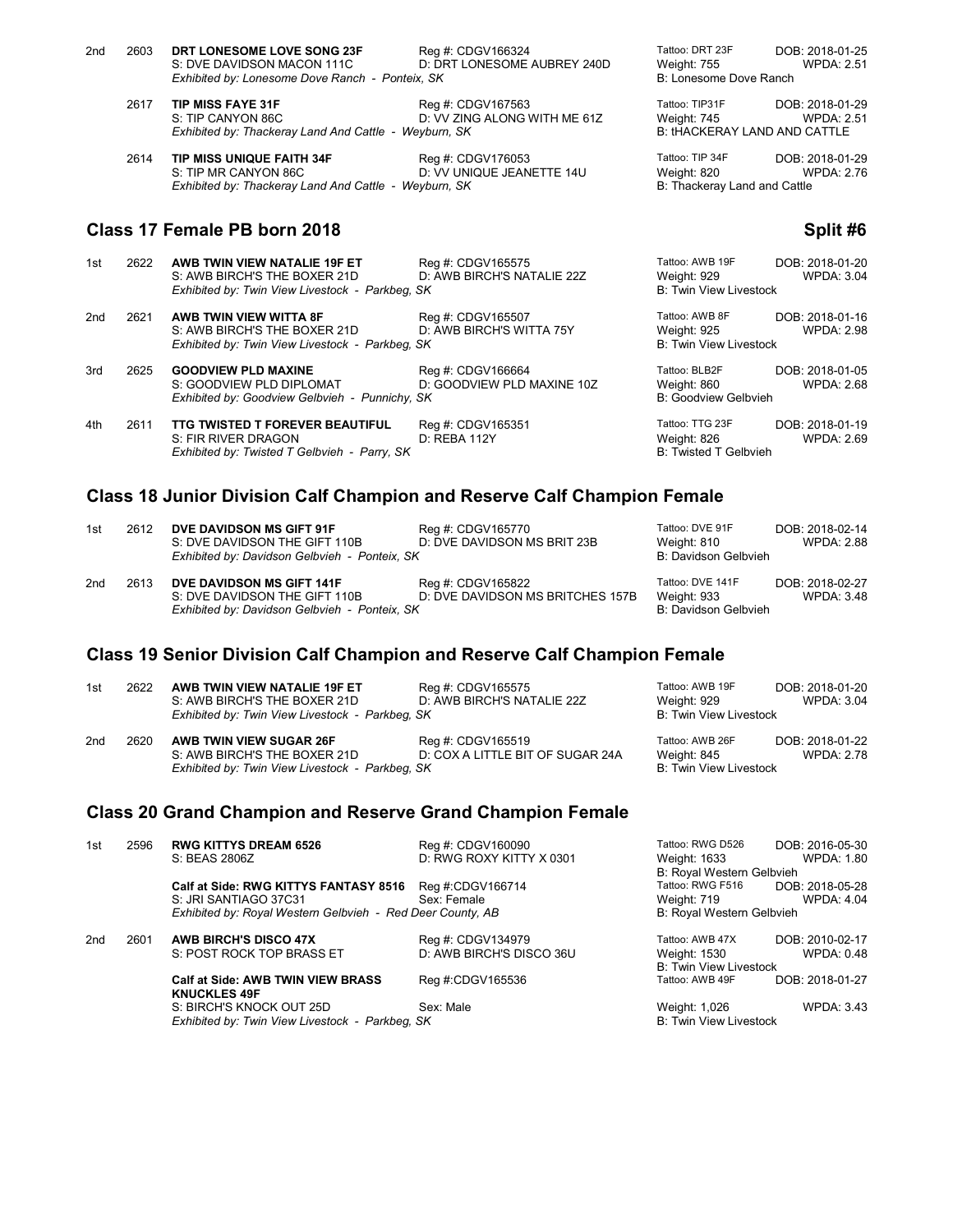# **Class 21 Progeny of Dam Split #1**

1st 2627 *Exhibited by: Twin View Livestock - Parkbeg, SK*

### **Class 22 Breeder's Herd Split #1**

1st 2629 *Exhibited by: Twin View Livestock - Parkbeg, SK* 2nd 2632 *Exhibited by: Royal Western Gelbvieh - Red Deer County, AB* 3rd 2630 *Exhibited by: Davidson Gelbvieh - Ponteix, SK* 2631 *Exhibited by: Fladeland Livestock - Gladmar , SK*

# **Class 23 Get-of-Sire Split #1**

- 1st 2634 *Exhibited by: Davidson Gelbvieh Ponteix, SK*
- 2nd 2633 *Exhibited by: Twin View Livestock Parkbeg, SK*
- 3rd 2636 *Exhibited by: Royal Western Gelbvieh Red Deer County, AB*
	- 2635 *Exhibited by: Fladeland Livestock Gladmar , SK*